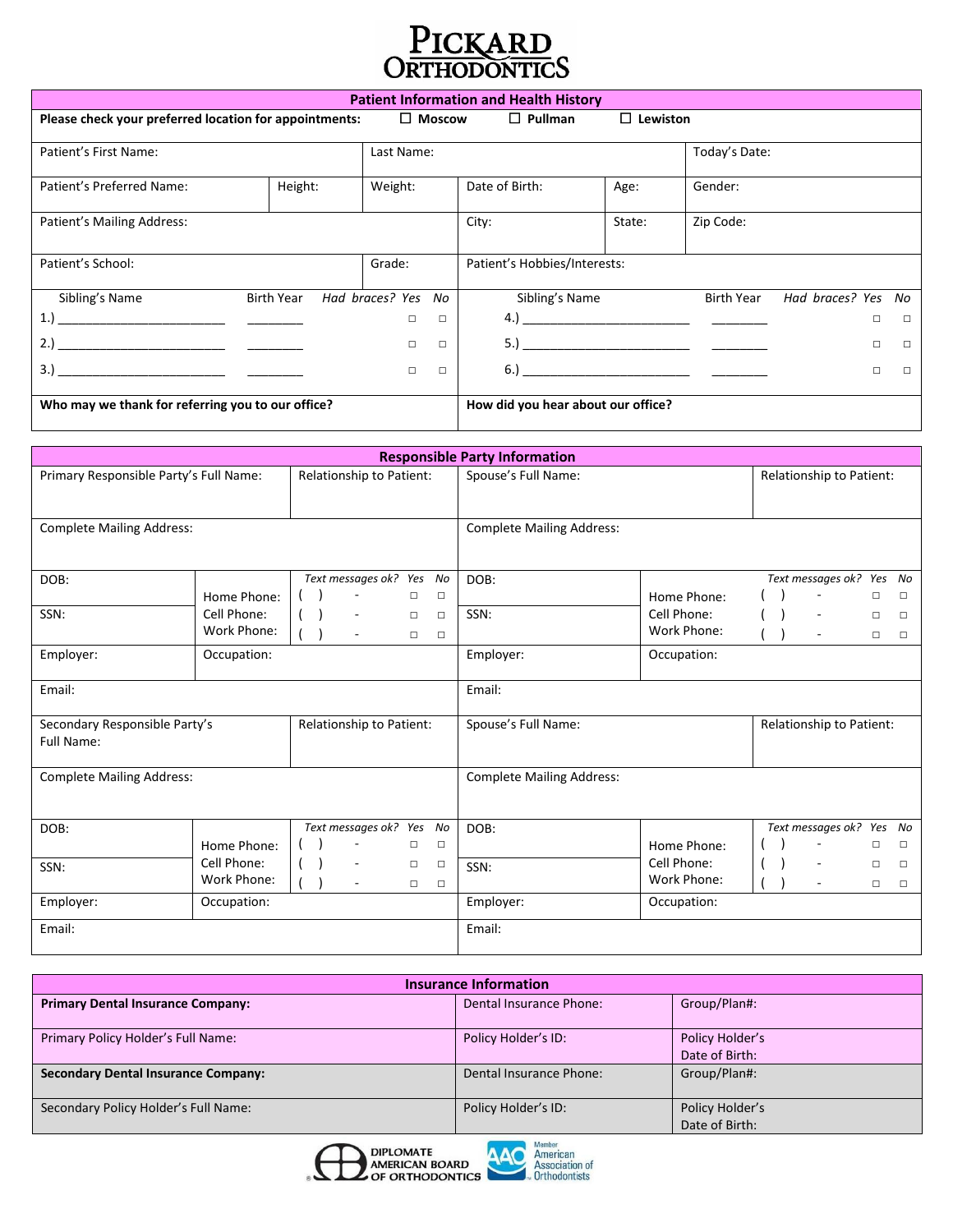| <b>Dental History</b>                                                         |                                                                                             |                                  |   |                         |                                                                                 |   |                    |
|-------------------------------------------------------------------------------|---------------------------------------------------------------------------------------------|----------------------------------|---|-------------------------|---------------------------------------------------------------------------------|---|--------------------|
| Dentist's Name:                                                               |                                                                                             | Date of last dental appointment: |   |                         | Dentist's concerns:                                                             |   |                    |
|                                                                               |                                                                                             |                                  |   |                         |                                                                                 |   |                    |
| Any prior trauma/injury to face/mouth?                                        | If yes, explain:                                                                            |                                  |   |                         |                                                                                 |   |                    |
| Any history of jaw problems (TMJ/TMD)? If yes, explain:                       |                                                                                             |                                  |   |                         |                                                                                 |   |                    |
| Any history of the following?<br>□                                            | Grinding/Clenching teeth                                                                    |                                  | □ | Chewing/eating problems |                                                                                 | □ | Finger/Thumb habit |
| ΙI                                                                            | Mouth-breather                                                                              |                                  | □ | Speech problems         |                                                                                 | □ | Tongue thrust      |
| Are you currently in orthodontic treatment? If yes, who is your orthodontist? |                                                                                             |                                  |   |                         |                                                                                 |   |                    |
| Have you visited an orthodontist before?                                      | Have other family members received orthodontic treatment (besides siblings already listed)? |                                  |   |                         |                                                                                 |   |                    |
| What are your chief concerns?                                                 |                                                                                             |                                  |   |                         | Are there any esthetic or psycho-social concerns (ie $-$ teasing, self-esteem?) |   |                    |

| <b>Medical History</b>                                            |                                                                                  |                                                                 |                             |  |  |  |  |
|-------------------------------------------------------------------|----------------------------------------------------------------------------------|-----------------------------------------------------------------|-----------------------------|--|--|--|--|
| <b>Physicians Name:</b>                                           |                                                                                  | Describe overall health. Circle: Excellent / Good / Fair / Poor |                             |  |  |  |  |
| Are you currently under the care of a physician? If yes, explain. |                                                                                  |                                                                 |                             |  |  |  |  |
|                                                                   | Please circle "Y" for YES or "N" for NO, regarding any history of the following: |                                                                 |                             |  |  |  |  |
| Y N Abnormal Bleeding                                             | Y N Hearing Impairment                                                           | Y N Headaches/Neck aches                                        | Y N Radiation Treatment     |  |  |  |  |
| Y N Heart Murmur                                                  | Y N Kidney Problems                                                              | Y N HIV or AIDs Related Complex                                 | <b>Y N</b> Cancer:          |  |  |  |  |
| Y N Allergies to Latex/Metals                                     | Y N High Blood Pressure                                                          | Y N Thyroid Problems                                            | Y N Diabetes                |  |  |  |  |
| Y N Tonsils/Adenoids removed                                      | Y N Arthritis                                                                    | Y N Osteoporosis                                                | Y N Bone Density Problems   |  |  |  |  |
| Y N Allergies/Asthma                                              | Y N Liver Problems/Hepatitis                                                     | Y N TB                                                          | Y N Rheumatic/Scarlet Fever |  |  |  |  |
| Y N Emotional Problems/Psychiatric care                           |                                                                                  | <b>Y</b> N Pregnancy (month $#$ _____)                          | <b>Y</b> N Other:           |  |  |  |  |
| If yes to any of the above, please explain:                       |                                                                                  |                                                                 |                             |  |  |  |  |
| List all medications you are currently taking:                    |                                                                                  |                                                                 |                             |  |  |  |  |
| List any drugs you are allergic to:                               |                                                                                  |                                                                 |                             |  |  |  |  |
| Do you require antibiotics before dental treatment?               |                                                                                  |                                                                 |                             |  |  |  |  |

**Insurance:** To avoid a misunderstanding regarding dental insurance, we wish the persons responsible to know that all professional services rendered are charged directly to them and that they are personally responsible for the total professional fee. We submit insurance as a courtesy to our patients, but it is in no way a guarantee of payment from the insurance company.

**Confidentiality:** All information contained on this form will remain strictly confidential. I understand that the information I have provided is correct to the best of my knowledge, that it will be held in the strictest confidence and it is my responsibility to inform this office of any changes in my medical status.

**Consent to Examination and Treatment:** I am choosing to be examined and treated at Pickard Orthodontics. I understand that treatment will consist of diagnostic digital x-rays, photos, exam by the doctor and impressions (molds). My signature below signifies that I understand the above statements and consent to examinations and treatment by the doctor and by the doctor's staff under his direct supervision and instruction.

**Signature**: **Today's Date**:

**Our office is committed to meeting/exceeding the standards of infection control mandated by OSHA, the CDC and the American Dental Association.**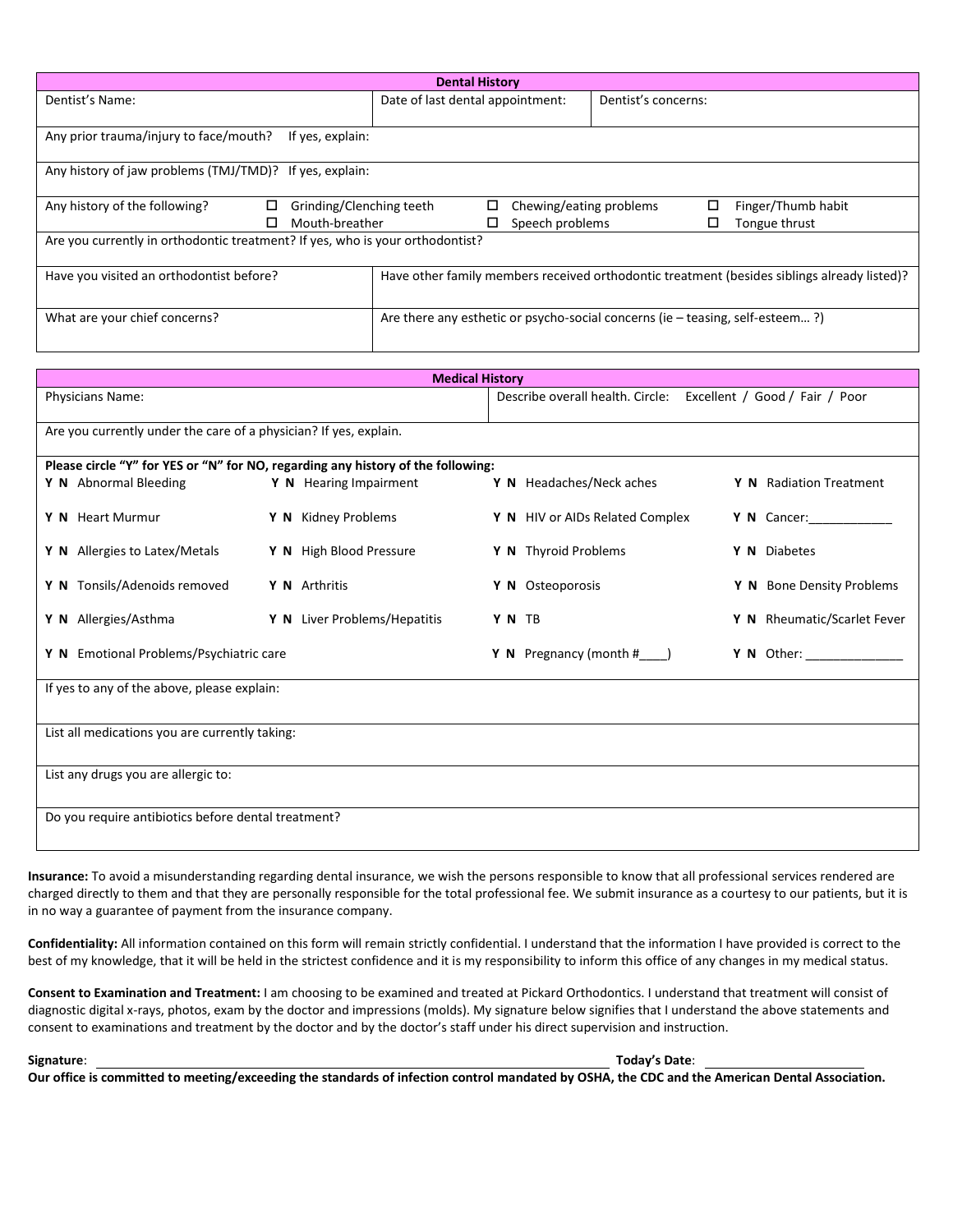

# **ACKNOWLEDGEMENT OF RECEIPT OF NOTICE OF PRIVACY PRACTICES**

# **You may refuse to sign this acknowledgement**

|                                                                      | , have received/reviewed a copy                                                               |
|----------------------------------------------------------------------|-----------------------------------------------------------------------------------------------|
| (Print Patient Name)<br>of this office's Notice of Privacy Practices |                                                                                               |
| (Responsible Party Name (parent/guardian, if minor)                  |                                                                                               |
| (Signature of Responsible Party)                                     | (Date)                                                                                        |
| parties:                                                             | Responsible Party gives permission to release patient information to the following additional |
| (Name)                                                               | (Relationship to patient)                                                                     |
| (Name)                                                               | (Relationship to patient)                                                                     |
| (Name)                                                               | (Relationship to patient)                                                                     |
| For office use only                                                  |                                                                                               |
| Individual refused to sign                                           |                                                                                               |
| Communication barriers prohibited obtaining the acknowledgment       |                                                                                               |
| An emergency situation prevented us from obtaining acknowledgment    |                                                                                               |
| <b>Other (Please specify)</b>                                        |                                                                                               |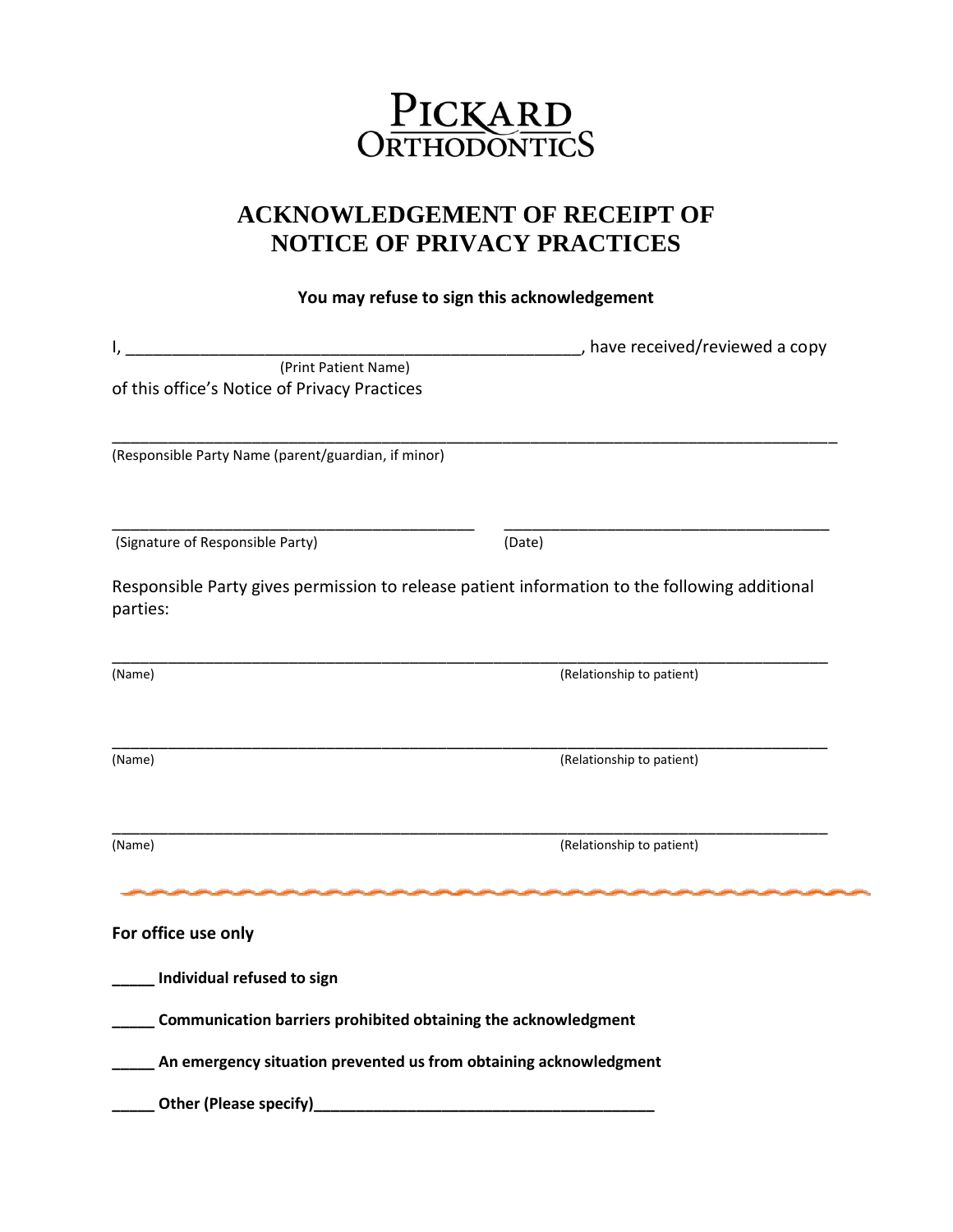### **Dr. Michael Pickard**

### **NOTICE OF PRIVACY PRACTICES**

### THIS NOTICE DESCRIBES HOW HEALTH INFORMATION ABOUT YOU MAY BE USED AND DISCLOSED AND HOW YOU CAN GET ACCESS TO THIS INFORMATION

### PLEASE REVIEW CAREFULLY THE PRIVACY OF YOUR HEALTH INFORMATION

OUR LEGAL DUTY

We are required by applicable federal and state law to maintain the privacy of your health information. We are also required to give you this notice about our privacy practices, our legal duties, and your rights concerning your health information. We must follow the privacy practices that are described in this Notice while it is in effect. This Notice takes effect (06/01/03), and will remain in effect until we replace it.

We reserve the right to change our privacy practices and the terns of this Notice at any time provided such changes are permitted by applicable law. We reserve the right make to make the changes in our privacy practices and the new terms of our Notice effective for all health information that we maintain including health information we created or received before we make the changes. Before we make a significant change in our privacy practices, we will change this Notice and make the new Notice available upon request.

You may request a copy of our Notice at any time. For more information about our privacy practices, or for additional copies of this Notice, please contact us using the information listed at the end of this Notice.

### USES AND DISCLOSURE OF HEALTH INFORMATION

We use and disclose health information about you for treatment, payment, and healthcare operations. For example:

Treatment: We may use or disclose your health information to a physician or healthcare provider providing treatment to you.

Healthcare Operations: We may use and disclose your health information in connection with our healthcare operations. Healthcare operations include quality assessment and improvement activities, reviewing the competence or qualifications of healthcare professionals, evaluating practitioner and provider performance, conducting training programs, accreditation certification, licensing or credentialing activities.

Your Authorization: In addition to our use of your health information for treatment, payment or healthcare operations you may give us written authorization to use your health information or to disclose it to anyone for any purpose. If you give us an authorization, you may revoke it in writing at any time. Your revocation will not affect any use or disclose permitted by your authorization while it is in effect. Unless you give us written authorization, we cannot use or disclose your health information for any reason expect those described in this Notice.

To Your Family and Friends: We must disclose your health information to you as described in that Patient Rights section of this Notice. We may disclose your health information to a family member, friend, or other person to the extent necessary to help with your healthcare or with payment for your healthcare but only if you agree that we may do so.

Persons Involved in Care: We may use or disclose health information to notify or assist in the notification of including identifying or locating a family member, your personal representative or another person responsible for your care of your location, your general condition or death. If you are present then prior to use or disclosure of your health information provide you with an opportunity to object to such uses or disclosures. In the event of your incapacity or emergency circumstances, we will disclose health information based on determination using our professional judgment disclosing only health information that is directly relevant to the person's involvement in your healthcare. We will also use our professional judgment and our experience with common practices to make reasonable inferences of your best interest in allowing a person to pick up filled prescriptions, medical supplies x-ray, or other similar forms of health information.

Marketing Health Related Services: We will not use your health information for marketing communications without your written authorization.

### Required by Law: We may disclose your health information when we are required to do so by law.

Abuse or Neglect: We may disclose your health information to appropriate authorities if we reasonably believe that you are a possible victim of abuse, neglect, or domestic violence, or the possible victim of other crimes. We may disclose your health information to the extent necessary to avert a serious threat to your health or safety or the health and safety of others.

National Security: We may disclose to military authorities the health information of Armed Forces personnel under certain circumstances. We may disclose to authorize federal officials health information required for lawful intelligence, counterintelligence, and other national security activities. We may disclose to correctional institution or law enforcement official having lawful custody of protected health information of inmate or patient under certain circumstances. Appointment Reminders: We may use your health information to provide you with appointment reminders (such as voicemail messages, text messages, or letters)

### PATIENT RIGHTS

Access: You have the right to look at or get your health information with limited exceptions. You may request that we provide copies in a format other than photocopies. We will use the format you request unless we cannot practically do so. (You must make a request in writing to obtain access to your health information. You may obtain a form to request access by using the contact information listed at the end of this Notice. We will charge you a reasonable cost-based fee for expenses such as copies and staff time. You may also request access by sending us a letter to the address at the end of this Notice. If you request copies we will charge you \$1.00 for each page, \$15.00 per hour for staff time to locate and copy your health information, and postage if you want the copies mailed to you. If you request an alternative format, we will charge a cost-based fee for providing your health information in that format. If you prefer, we will prepare a summary or an explanation of your health information for a fee. Contact us using the information listed at the end of this Notice for a full explanation of our fee structure. )

Disclosure Accounting: You have the right to receive a list of instances in which we or our business associations disclosed your health information for purposes other than treatment, payment, healthcare operations and certain other activities for the last 6 years, but not before April 14, 2003. If you request this accounting more than once in a 12 month period, we may charge you a reasonable cost-based fee for responding to these additional requests.

Restriction: You have the right to request that we place additional restrictions on our use of disclosure of your health information. We are not required to agree to these additional restrictions, but if we do, we will abide by our agreement (except in an emergency).

Alternative Communication: You have the right to request that we communicate with you about your health information by alternative means or to alternative locations (You must make your request in writing). Your request must specify the alternative means or location, and provide satisfactory explanation how payments will be handled under the alternative means or location you requested.

Amendment: You have the right to request that we amend your health information. (Your request must be in writing, and it must explain why the information should be amended). We may deny your request under certain circumstances.

Electronic Notice: If you receive this Notice on our website or by e-mail, you are entitled to receive this Notice in written form. **Please sign the back portion and return with health history form.**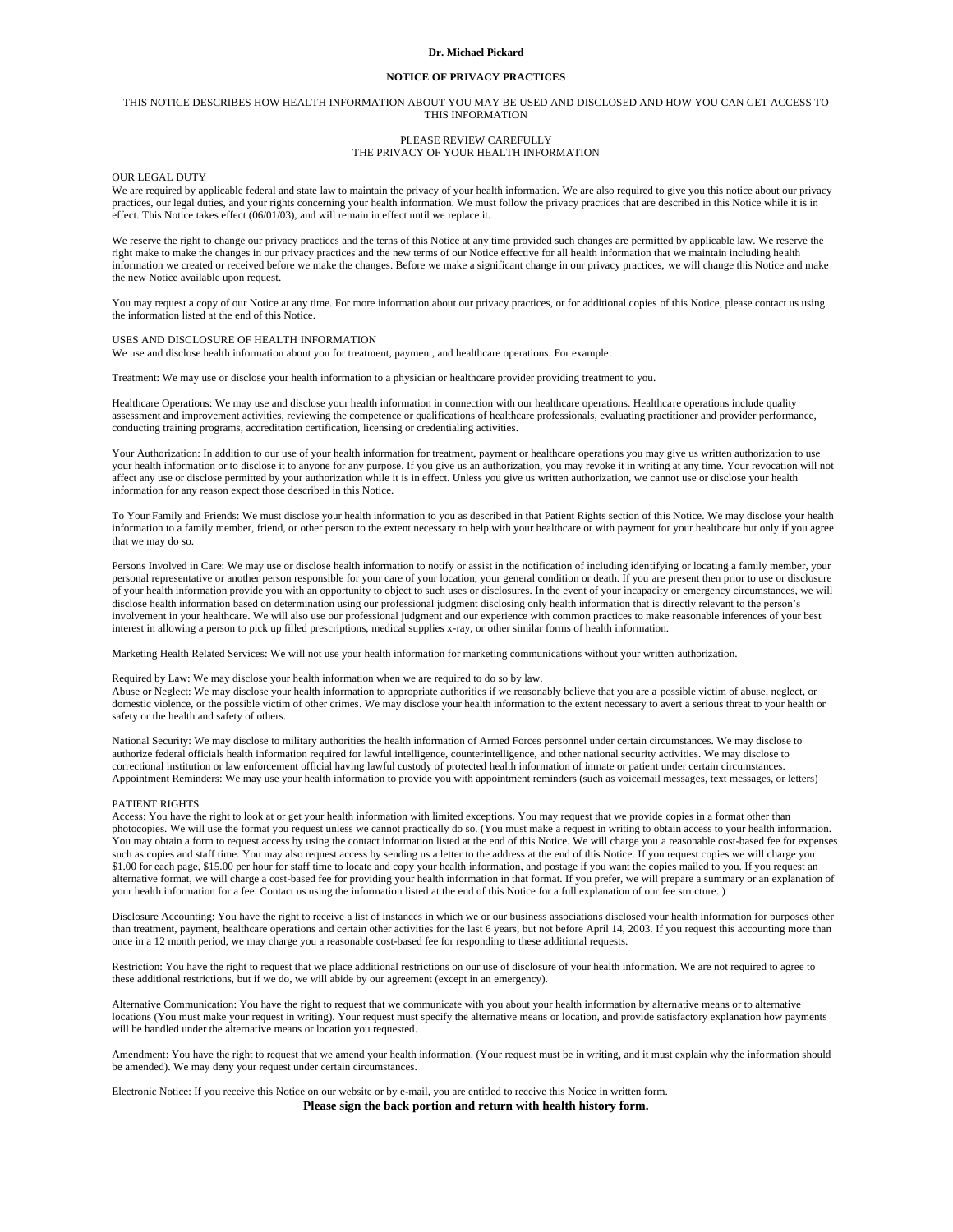# Pediatric Sleep Screening Questionnaire Patient's Full Name: \_\_\_\_\_\_\_\_\_\_\_\_\_\_\_\_\_\_\_\_\_\_\_\_\_\_\_\_\_\_\_\_\_

Today's Date: \_\_\_\_\_\_\_\_\_\_\_\_\_\_\_\_\_\_\_\_\_\_\_\_\_\_\_\_\_\_\_\_\_\_\_\_\_\_

| Date of Birth: | Heiaht: | Weight. | American Academy of Dental Sleep Medicine Qualified Dentist |
|----------------|---------|---------|-------------------------------------------------------------|

Michael Pickard, DDS, MS

|   | <b>SLEEP BEHAVIOR</b>                                                                                                                           | <b>YES</b> | <b>NO</b>                   | <b>UNSURE</b> |
|---|-------------------------------------------------------------------------------------------------------------------------------------------------|------------|-----------------------------|---------------|
|   | Does your child ever snore?                                                                                                                     | □          | □                           | □             |
|   | snore more than half the time?                                                                                                                  | □          | □                           |               |
|   | always snore?                                                                                                                                   | □          | □                           | □             |
|   | snore loudly?                                                                                                                                   | □          | $\Box$                      | П             |
|   | have heavy or loud breathing?                                                                                                                   | □          | □                           | □             |
|   | have trouble breathing or struggle to breathe?                                                                                                  | П          | П                           | П             |
| ٠ | Have you ever seen your child stop breathing during the night?                                                                                  | $\Box$     | □                           | □             |
| ٠ | Does your child have restless sleep?                                                                                                            | □          | $\Box$                      | П             |
| ٠ | Does your child usually sleep with their mouth open?                                                                                            | □          | □                           | П             |
|   | Is your child usually congested or "stuffed" at night?                                                                                          | $\Box$     | П                           | П             |
|   | Does your child occasionally wet the bed?                                                                                                       | □          | □                           | П             |
|   |                                                                                                                                                 |            |                             |               |
|   | <b>DAYTIME BEHAVIOR</b>                                                                                                                         | <b>YES</b> | <b>NO</b>                   | <b>UNSURE</b> |
|   | Does your child tend to breathe through the mouth during the day?                                                                               | П          | $\Box$                      | □             |
|   | have a dry mouth on waking up in the morning?                                                                                                   | □          | □                           | П             |
|   | wake up feeling un-refreshed in the morning?                                                                                                    | □          | $\Box$                      | П             |
|   | have a problem with sleepiness during the day?                                                                                                  | $\Box$     | □                           | П             |
| ٠ | Has a teacher or other supervisor commented that your child appears sleepy<br>during the day?                                                   | □          | П                           | ΙI            |
| ٠ | Is it hard to wake up your child in the morning?                                                                                                | □          | □                           | П             |
| ٠ | Does your child wake up with headaches in the morning?                                                                                          | □          | П                           | П             |
|   | not seem to listen when spoken to directly?                                                                                                     | П          | $\mathcal{L}_{\mathcal{A}}$ | $\Box$        |
|   | have difficulty organizing tasks and activities?                                                                                                | □          | $\Box$                      | П             |
|   | fidget with hands or feet or squirms in seat?                                                                                                   | П          | П                           | П             |
|   | interrupt or intrude on others (e.g., butt into conversations or games).                                                                        | $\Box$     | П                           | П             |
| ٠ | Is your child easily distracted by extraneous stimuli?                                                                                          | П          | H                           | l I           |
|   | Is your child "on the go" or often acts as if "driven by a motor?"                                                                              | □          | $\Box$                      | □             |
|   | <b>GROWTH AND DEVELOPMENT</b>                                                                                                                   | <b>YES</b> | <b>NO</b>                   | <b>UNSURE</b> |
|   | Did your child stop growing at a normal rate at any time since birth?                                                                           | □          | П                           | П             |
| ٠ | Is your child overweight?                                                                                                                       | □          | $\Box$                      |               |
|   | Does your child still have tonsils? If no, date removed:                                                                                        | □          | □                           | ΙI            |
|   | Has a health professional ever said that your child has attention-deficit<br>disorder (ADD) or attention-deficit/hyperactivity disorder (ADHD)? | H          | ΙI                          |               |

Chervin, R. D., Hedger, K., Dillon, J. E., & Pituch, K. J. (2000). *Pediatric sleep questionnaire (PSQ): validity and reliability of scales for sleep-disordered breathing, snoring, sleepiness, and behavioral problems*. Sleep Medicine, 1(1), 21- 32. doi:10.1016/s1389-9457(99)